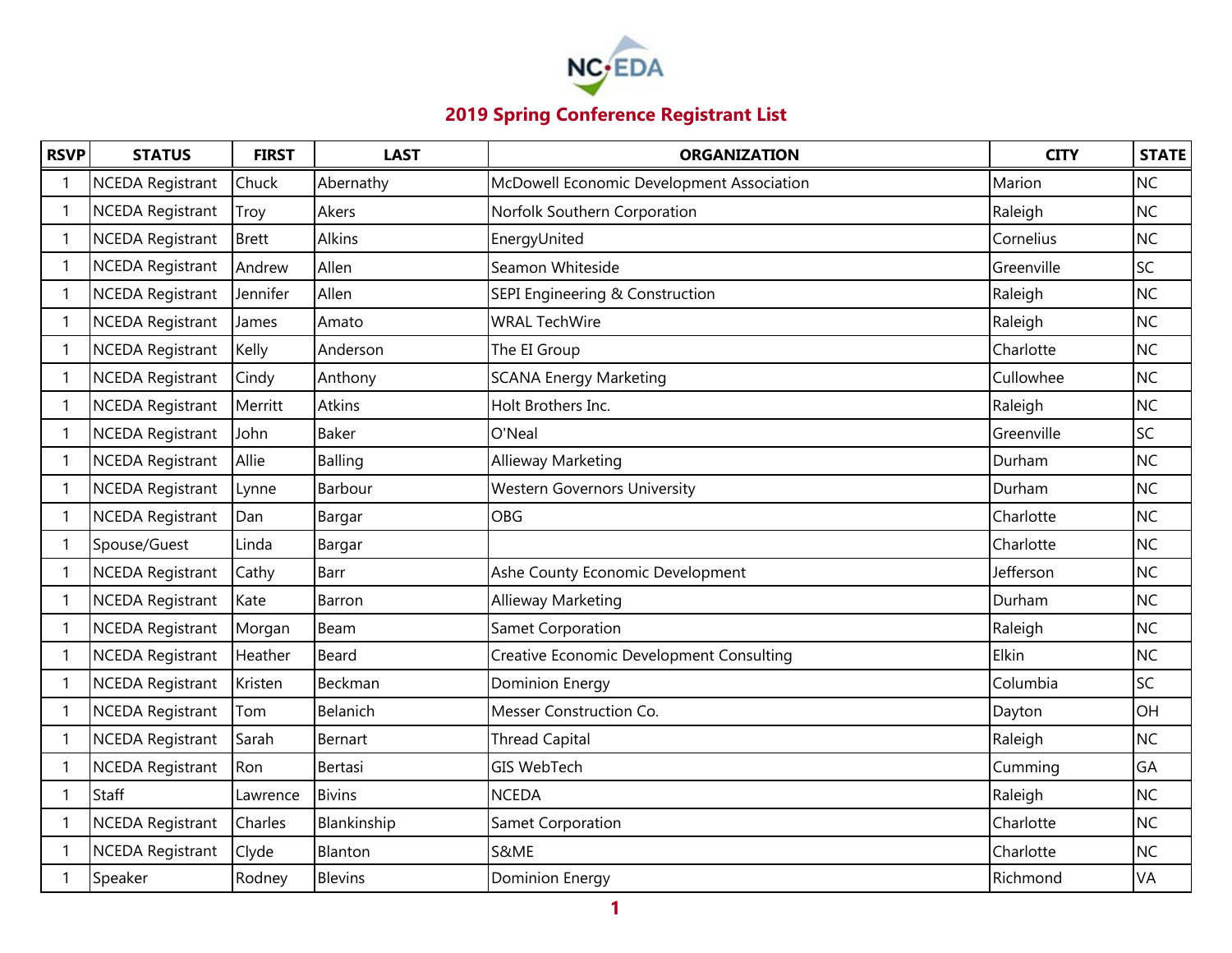

| <b>RSVP</b>  | <b>STATUS</b>           | <b>FIRST</b> | <b>LAST</b>      | <b>ORGANIZATION</b>                                   | <b>CITY</b>    | <b>STATE</b> |
|--------------|-------------------------|--------------|------------------|-------------------------------------------------------|----------------|--------------|
|              | <b>NCEDA Registrant</b> | Wyatt        | Booth            | <b>Williams Mullen</b>                                | Raleigh        | <b>NC</b>    |
| 1            | <b>NCEDA Registrant</b> | Brittany     | <b>Brady</b>     | Henderson County Partnership for Economic Development | Hendersonville | <b>NC</b>    |
| $\mathbf{1}$ | <b>NCEDA Registrant</b> | Lee          | <b>Branscome</b> | Allen Tate Relocation & Corporate Services            | Raleigh        | <b>NC</b>    |
| $\mathbf{1}$ | <b>NCEDA Registrant</b> | Steve        | Brantley         | Orange County Economic Development                    | Hillsborough   | <b>NC</b>    |
| -1           | <b>NCEDA Registrant</b> | Jane         | <b>Brasier</b>   | Clark Nexsen                                          | Raleigh        | <b>NC</b>    |
| -1           | NCEDA Registrant        | Sun          | <b>Breza</b>     | <b>ECS Southeast</b>                                  | Greensboro     | <b>NC</b>    |
| $\mathbf 1$  | <b>NCEDA Registrant</b> | Caroline     | Brigmon          | NC Department of Commerce                             | Winston-Salem  | <b>NC</b>    |
| $\mathbf 1$  | <b>NCEDA Registrant</b> | John         | <b>Brock</b>     | <b>Edwards Construction Services</b>                  | Charlotte      | <b>NC</b>    |
|              | <b>NCEDA Registrant</b> | Michael      | <b>Brooks</b>    | <b>CLAYCO</b>                                         | Greenville     | <b>SC</b>    |
|              | <b>NCEDA Registrant</b> | Don          | Brown            | Stewart                                               | Raleigh        | <b>NC</b>    |
| -1           | <b>NCEDA Registrant</b> | Stephen      | <b>Brown</b>     | The EI Group                                          | Charlotte      | <b>NC</b>    |
| 1            | <b>NCEDA Registrant</b> | Cliff        | Brumfield        | Lincoln Economic Development Association              | Lincolnton     | <b>NC</b>    |
|              | <b>NCEDA Registrant</b> | Rachel       | Brumfield        | Allen Tate Relocation & Corporate Services            | Charlotte      | <b>NC</b>    |
|              | <b>NCEDA Registrant</b> | Keith        | Bryant           | <b>Glover Construction Company</b>                    | Pleasant Hill  | <b>NC</b>    |
|              | Spouse/Guest            | Allison      | Bugenske         |                                                       | Charlotte      | <b>NC</b>    |
|              | <b>NCEDA Registrant</b> | Luke         | Bugenske         | <b>OAK Engineering</b>                                | Charlotte      | <b>NC</b>    |
|              | <b>NCEDA Registrant</b> | Margie       | Bukowski         | <b>WEAVERCOOKE Construction</b>                       | Asheville      | <b>NC</b>    |
|              | <b>NCEDA Registrant</b> | John         | <b>Burns</b>     | Forrest Firm PC                                       | Raleigh        | <b>NC</b>    |
|              | <b>NCEDA Registrant</b> | Martie       | <b>Butler</b>    | <b>Richmond County Government</b>                     | Rockingham     | <b>NC</b>    |
| -1           | <b>NCEDA Registrant</b> | Taylor       | <b>Butler</b>    | C. T. Wilson Construction Company                     | Greensboro     | <b>NC</b>    |
|              | <b>NCEDA Registrant</b> | Alyssa       | Byrd             | Chatham Economic Development Corporation              | Pittsboro      | <b>NC</b>    |
|              | <b>NCEDA Registrant</b> | Ashley       | Cagle            | Wake County Economic Development                      | Raleigh        | <b>NC</b>    |
| $\mathbf 1$  | <b>NCEDA Registrant</b> | Eileen       | Cai              | Charlotte Regional Business Alliance                  | Charlotte      | <b>NC</b>    |
| $\mathbf 1$  | <b>NCEDA Registrant</b> | Jason        | Caldwell         | <b>Western Governors University</b>                   | Durham         | <b>NC</b>    |
| -1           | <b>NCEDA Registrant</b> | Robby        | Carney           | Cabarrus Economic Development                         | Kannapolis     | <b>NC</b>    |
|              | <b>NCEDA Registrant</b> | Gretchen     | Carson           | Mecklenburg County Office of Economic Development     | Charlotte      | <b>NC</b>    |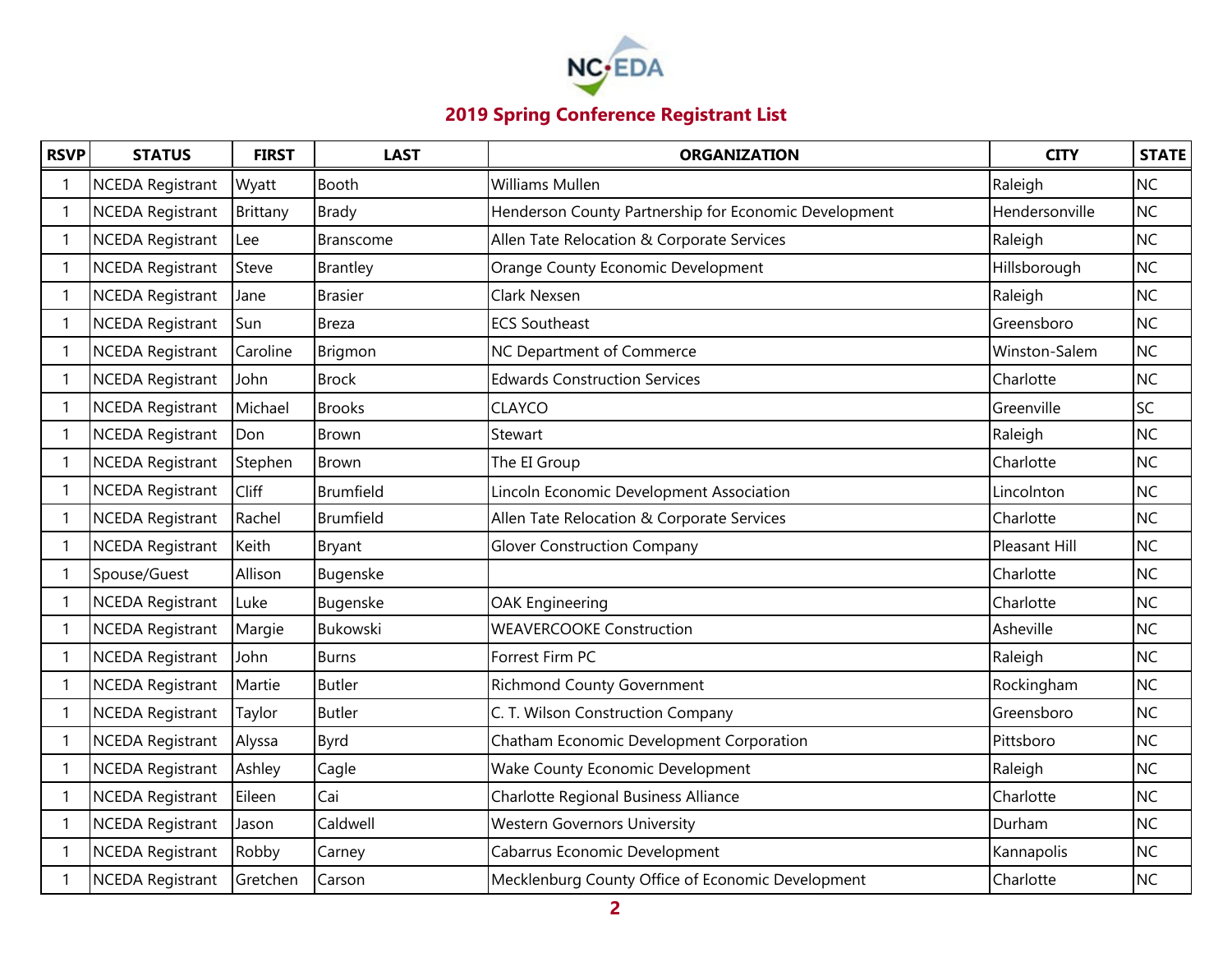

| <b>RSVP</b>              | <b>STATUS</b>           | <b>FIRST</b> | <b>LAST</b> | <b>ORGANIZATION</b>                                | <b>CITY</b>   | <b>STATE</b> |
|--------------------------|-------------------------|--------------|-------------|----------------------------------------------------|---------------|--------------|
|                          | <b>NCEDA Registrant</b> | Will         | Carter      | <b>Stokes County Economic Development</b>          | Danbury       | <b>NC</b>    |
| $\mathbf{1}$             | <b>NCEDA Registrant</b> | Mark         | Caudill     | Shelco                                             | Winston-Salem | <b>NC</b>    |
| -1                       | <b>NCEDA Registrant</b> | <b>Bo</b>    | Chisholm    | <b>BWC Consulting</b>                              | Greensboro    | <b>NC</b>    |
| $\mathbf 1$              | <b>NCEDA Registrant</b> | Chris        | Chung       | Economic Development Partnership of North Carolina | Cary          | <b>NC</b>    |
|                          | <b>NCEDA Registrant</b> | John         | Clagett     | Bobbitt Design Build                               | Raleigh       | <b>NC</b>    |
| -1                       | <b>NCEDA Registrant</b> | Jonathan     | Clark       | Allen Tate Relocation & Corporate Services         | Charlotte     | <b>NC</b>    |
|                          | <b>NCEDA Registrant</b> | Michael      | Cleary      | <b>GIS WebTech</b>                                 | Cumming       | GA           |
| $\mathbf 1$              | <b>NCEDA Registrant</b> | Carol        | Clemmons    | Allen Tate Relocation & Corporate Services         | Greensboro    | <b>NC</b>    |
|                          | <b>NCEDA Registrant</b> | Gary         | Cline       | <b>Cline Design Associates</b>                     | Raleigh       | <b>NC</b>    |
| $\mathbf 1$              | <b>NCEDA Registrant</b> | Leigh        | Cockram     | Rockingham County Center for Economic Development  | Wentworth     | <b>NC</b>    |
|                          | <b>NCEDA Registrant</b> | Andy         | Coe         | <b>Convergent Nonprofit Solutions</b>              | Cary          | <b>NC</b>    |
| $\mathbf{1}$             | <b>NCEDA Registrant</b> | Will         | Collins     | <b>New Venture Resources</b>                       | Raleigh       | <b>NC</b>    |
|                          | <b>NCEDA Registrant</b> | Amanda       | Conner      | North Carolina Global TransPark                    | Kinston       | <b>NC</b>    |
| $\overline{\phantom{a}}$ | NCEDA Registrant        | Steve        | Cooper      | Rödl Langford de Kock                              | Charlotte     | <b>NC</b>    |
|                          | <b>NCEDA Registrant</b> | Tony         | Copeland    | NC Department of Commerce                          | Raleigh       | <b>NC</b>    |
| -1                       | <b>NCEDA Registrant</b> | Pat          | Corso       | Moore County Partners in Progress                  | Pinehurst     | <b>NC</b>    |
|                          | NCEDA Registrant        | Emily        | Cox         | North Carolina Railroad Company                    | Raleigh       | <b>NC</b>    |
|                          | <b>NCEDA Registrant</b> | Kerrin       | Cox         | Apex Economic Development                          | Apex          | <b>NC</b>    |
|                          | <b>NCEDA Registrant</b> | Tiffany      | Creech      | Wayne County Development Alliance                  | Goldsboro     | <b>NC</b>    |
| -1                       | <b>NCEDA Registrant</b> | Herb         | Crenshaw    |                                                    | Raleigh       | <b>NC</b>    |
| -1                       | <b>NCEDA Registrant</b> | Holly        | Crosby      | NC Department of Commerce                          | Raleigh       | <b>NC</b>    |
| -1                       | NCEDA Registrant        | Sean         | Crowell     | Loureiro Engineering Associates                    | Apex          | <b>NC</b>    |
| -1                       | <b>NCEDA Registrant</b> | Brenda       | Daniels     | ElectriCities of NC                                | Raleigh       | <b>NC</b>    |
| -1                       | NCEDA Registrant        | Mark         | Davis       | <b>Triad Design Group</b>                          | Greensboro    | <b>NC</b>    |
| -1                       | <b>NCEDA Registrant</b> | Shawn        | Day         | MVP Southgate                                      | Richmond      | <b>VA</b>    |
|                          | <b>NCEDA Registrant</b> | Tracy        | Dellinger   | Economic Development Partnership of North Carolina | Greensboro    | <b>NC</b>    |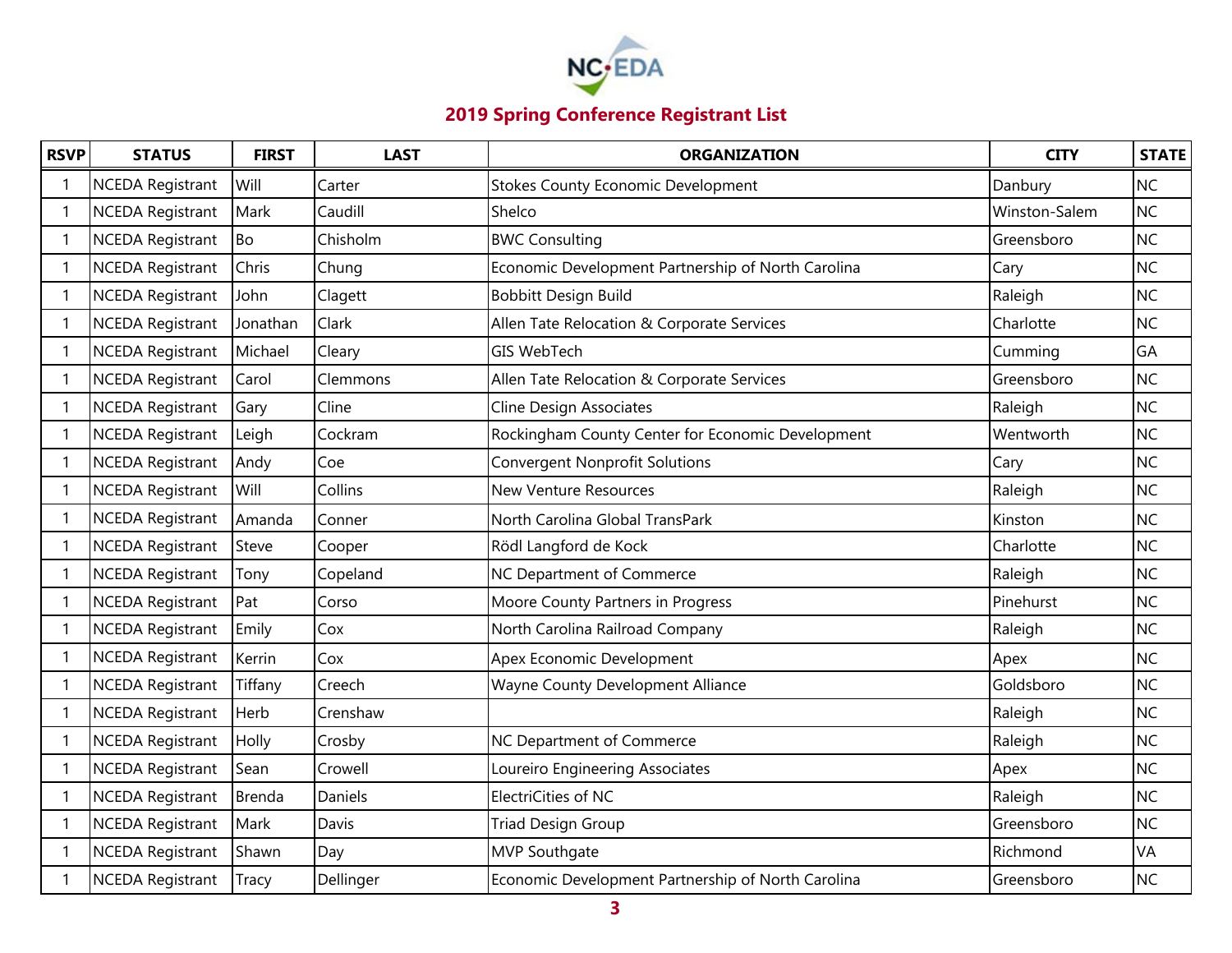

| <b>RSVP</b>              | <b>STATUS</b>           | <b>FIRST</b> | <b>LAST</b>     | <b>ORGANIZATION</b>                                          | <b>CITY</b>       | <b>STATE</b> |
|--------------------------|-------------------------|--------------|-----------------|--------------------------------------------------------------|-------------------|--------------|
|                          | <b>NCEDA Registrant</b> | Sinead       | <b>DeRoiste</b> | McAdams & Associates                                         | Garner            | <b>NC</b>    |
| $\mathbf{1}$             | <b>NCEDA Registrant</b> | Charlie      | <b>Dick</b>     | <b>Environmental Air Systems</b>                             | <b>High Point</b> | <b>NC</b>    |
|                          | <b>NCEDA Registrant</b> | Luke         | <b>Dickey</b>   | <b>Stimmel Associates</b>                                    | Winston-Salem     | <b>NC</b>    |
| $\mathbf{1}$             | Staff                   | Liz          | Dobbins-Smith   | <b>NCEDA</b>                                                 | <b>Brevard</b>    | <b>NC</b>    |
|                          | <b>NCEDA Registrant</b> | Mark         | Donham          | City of Albemarle                                            | Albemarle         | <b>NC</b>    |
|                          | <b>NCEDA Registrant</b> | Larry        | Donley          | NC Department of Commerce                                    | Greenville        | <b>NC</b>    |
| -1                       | <b>NCEDA Registrant</b> | Scott        | Dorney          | North Carolina Military Business Center                      | Fayetteville      | <b>NC</b>    |
| 1                        | <b>NCEDA Registrant</b> | Stephen      | Doughton        | Shelco                                                       | Winston-Salem     | <b>NC</b>    |
|                          | <b>NCEDA Registrant</b> | Timothy      | Downs           | Greater Durham Chamber of Commerce                           | Durham            | <b>NC</b>    |
| -1                       | <b>NCEDA Registrant</b> | Clark        | Duncan          | Economic Development Coalition for Asheville-Buncombe County | Asheville         | <b>NC</b>    |
|                          | <b>NCEDA Registrant</b> | Charlie      | Eadie           | <b>Claris Construction</b>                                   | Charlotte         | <b>NC</b>    |
| -1                       | <b>NCEDA Registrant</b> | <b>Brad</b>  | Eagy            | SEPI Engineering & Construction                              | Charlotte         | <b>NC</b>    |
|                          | <b>NCEDA Registrant</b> | Bill         | Early           | Brunswick Business & Industry Development                    | Leland            | <b>NC</b>    |
| -1                       | <b>NCEDA Registrant</b> | Albert       | Eckel           | Eckel & Vaughan                                              | Raleigh           | <b>NC</b>    |
|                          | <b>NCEDA Registrant</b> | Kyle         | Edney           | Marlboro Development Team                                    | Spartanburg       | SC           |
| $\overline{\phantom{a}}$ | <b>NCEDA Registrant</b> | Dave         | Efird           | Womble Bond Dickinson                                        | Durham            | <b>NC</b>    |
|                          | NCEDA Registrant        | Valoree      | Eikinas         | CALYX Engineers + Consultants                                | Cary              | <b>NC</b>    |
| -1                       | <b>NCEDA Registrant</b> | Deepal       | Eliatamby       | <b>Alliance Consulting Engineers</b>                         | Columbia          | SC           |
|                          | <b>NCEDA Registrant</b> | Dan          | Esteban         | <b>Alliance Consulting Engineers</b>                         | Greenville        | SC           |
| $\mathbf{1}$             | <b>NCEDA Registrant</b> | Erin         | Farris          | S&ME                                                         | Greenville        | SC           |
|                          | <b>NCEDA Registrant</b> | Todd         | Faulkner        | <b>STX Railroad Construction Services</b>                    | Midlothian        | <b>VA</b>    |
|                          | NCEDA Registrant        | Adam         | Feigl           | SynTerra Corporation                                         | Greenville        | <b>SC</b>    |
| $\mathbf 1$              | <b>NCEDA Registrant</b> | Susan        | Fleetwood       | NC Department of Commerce                                    | Raleigh           | <b>NC</b>    |
| -1                       | <b>NCEDA Registrant</b> | Kellie       | Ford            | S&ME                                                         | Raleigh           | <b>NC</b>    |
| -1                       | <b>NCEDA Registrant</b> | John         | Fordree         | Morgan Corp.                                                 | Spartanburg       | SC           |
|                          | <b>NCEDA Registrant</b> | <b>Brett</b> | Frenier         | RATIO Design                                                 | Raleigh           | <b>NC</b>    |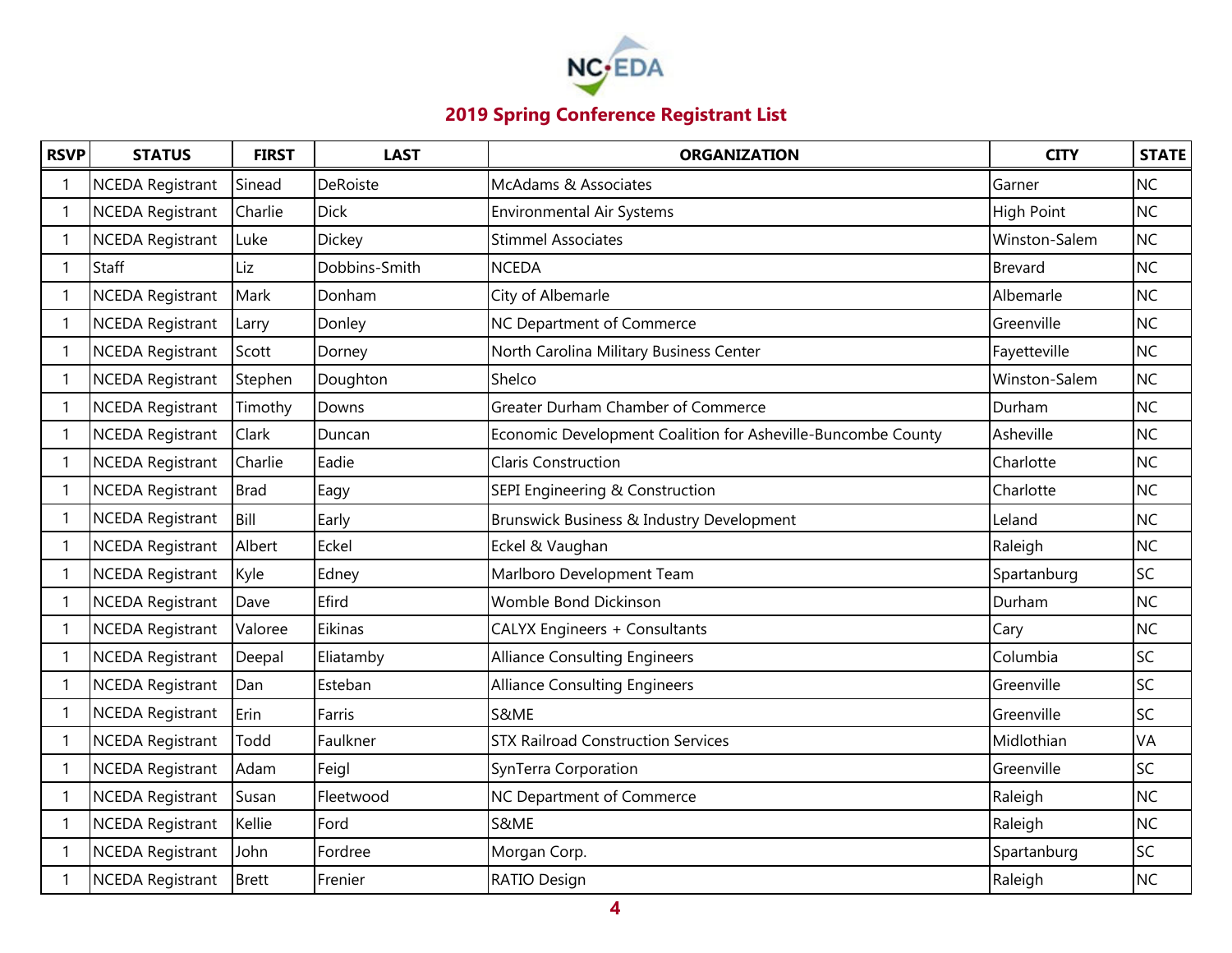

| <b>RSVP</b>  | <b>STATUS</b>           | <b>FIRST</b> | <b>LAST</b>   | <b>ORGANIZATION</b>                                  | <b>CITY</b>       | <b>STATE</b> |
|--------------|-------------------------|--------------|---------------|------------------------------------------------------|-------------------|--------------|
|              | <b>NCEDA Registrant</b> | Cindy        | Garcia        | <b>Western Governors University</b>                  | Durham            | <b>NC</b>    |
| $\mathbf{1}$ | <b>NCEDA Registrant</b> | Rachel       | Gayoso        | <b>Triad Design Group</b>                            | Greensboro        | <b>NC</b>    |
| -1           | <b>NCEDA Registrant</b> | George       | Genero        | <b>Alliance Consulting Engineers</b>                 | Greenville        | SC           |
| -1           | <b>NCEDA Registrant</b> | Cody         | Gibson        | City of Gastonia                                     | Gastonia          | <b>NC</b>    |
|              | <b>NCEDA Registrant</b> | Danny        | Giddens       | NC Department of Commerce                            | Raleigh           | <b>NC</b>    |
| -1           | <b>NCEDA Registrant</b> | Nate         | Gilbert       | Dominion Energy                                      | Richmond          | <b>VA</b>    |
|              | <b>NCEDA Registrant</b> | Stuart       | Gilbert       | City of Kings Mountain                               | Kings Mountain    | <b>NC</b>    |
| -1           | <b>NCEDA Registrant</b> | Craig        | Goodson       | Davidson County Economic Development Commission      | Lexington         | <b>NC</b>    |
|              | <b>NCEDA Registrant</b> | Greg         | Gosselin      | <b>Blang Real Estate</b>                             | Charlotte         | <b>NC</b>    |
| -1           | <b>NCEDA Registrant</b> | Steve        | Gosselin      | <b>ECS Southeast</b>                                 | Charlotte         | <b>NC</b>    |
|              | <b>NCEDA Registrant</b> | Tracey       | Gould         | Froehling & Robertson                                | Raleigh           | <b>NC</b>    |
| -1           | <b>NCEDA Registrant</b> | Jessica      | Graber        | McKim & Creed                                        | Raleigh           | <b>NC</b>    |
|              | <b>NCEDA Registrant</b> | Joshua       | Grant         | Smith Anderson                                       | Raleigh           | <b>NC</b>    |
| -1           | <b>NCEDA Registrant</b> | Cara         | Greening      | Stewart                                              | Raleigh           | <b>NC</b>    |
|              | <b>NCEDA Registrant</b> | <b>Nate</b>  | Groover       | Economic Development Partnership of North Carolina   | Cary              | <b>NC</b>    |
| $\mathbf 1$  | <b>NCEDA Registrant</b> | Steven       | Grzybowski    | <b>DEVITA</b>                                        | Greenville        | <b>SC</b>    |
|              | NCEDA Registrant        | Michael      | Haley         | Wake County Economic Development                     | Raleigh           | <b>NC</b>    |
|              | Spouse/Guest            | Jeff         | Hall          | <b>BE&amp;K Building Group</b>                       | Durham            | <b>NC</b>    |
|              | Speaker                 | Chris        | Harrington    | Elastic Therapy Inc.                                 | Asheboro          | <b>NC</b>    |
| -1           | NCEDA Registrant        | Jenni        | <b>Harris</b> | NC Department of Commerce                            | Raleigh           | <b>NC</b>    |
|              | <b>NCEDA Registrant</b> | Joanna       | Helms         | Apex Economic Development                            | Apex              | <b>NC</b>    |
| -1           | <b>NCEDA Registrant</b> | Donny        | <b>Hicks</b>  | <b>Gaston County Economic Development Commission</b> | Belmont           | <b>NC</b>    |
|              | <b>NCEDA Registrant</b> | Kent         | Hill          | <b>Dominion Energy</b>                               | Richmond          | <b>VA</b>    |
| $\mathbf{1}$ | <b>NCEDA Registrant</b> | Loren        | Hill          | High Point Economic Development Corporation          | <b>High Point</b> | <b>NC</b>    |
|              | <b>NCEDA Registrant</b> | Conley       | Hilliard      | Dewberry                                             | Raleigh           | <b>NC</b>    |
|              | <b>NCEDA Registrant</b> | George       | Hining        | MHAworks Architecture                                | Durham            | <b>NC</b>    |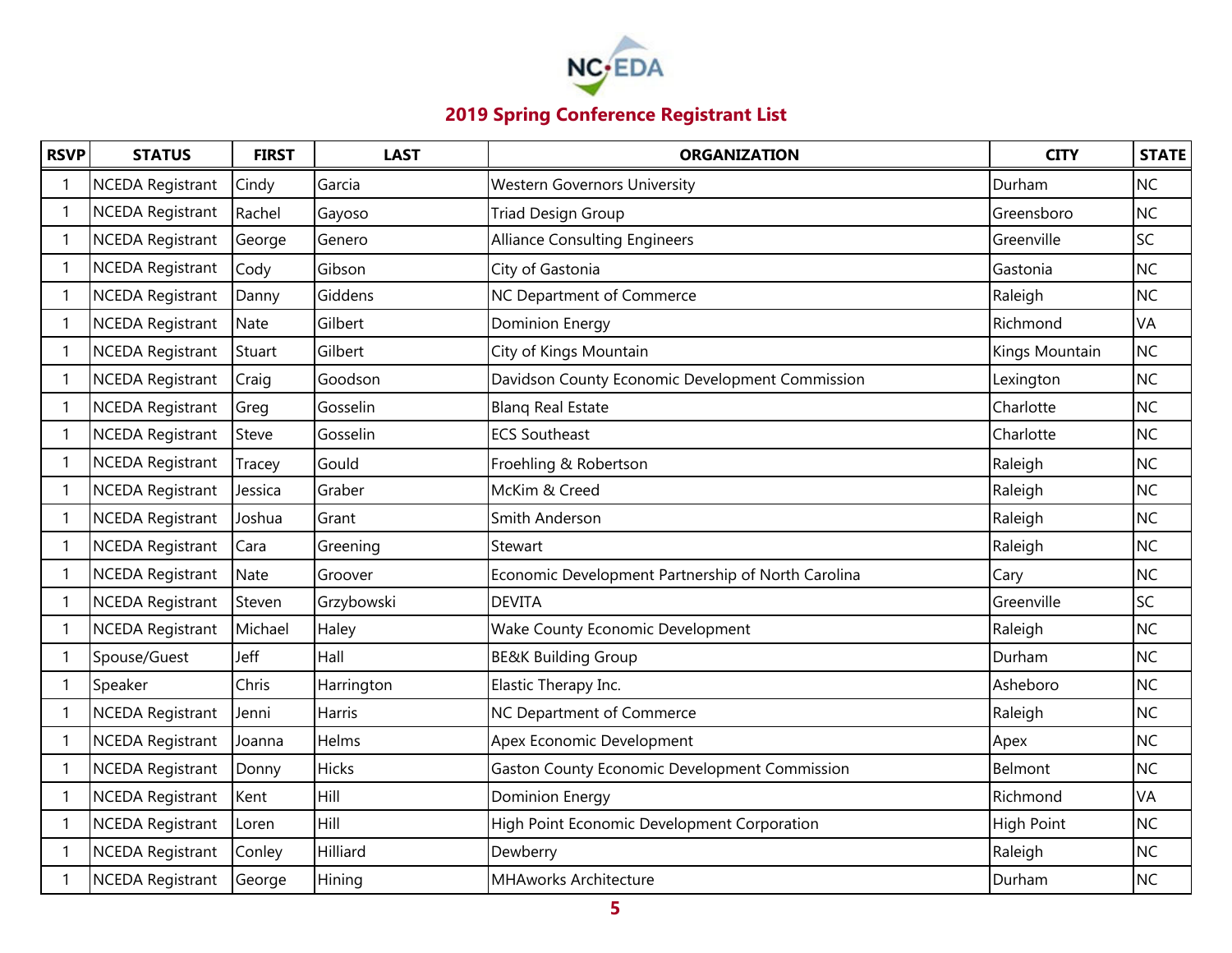

| <b>RSVP</b>  | <b>STATUS</b>           | <b>FIRST</b> | <b>LAST</b> | <b>ORGANIZATION</b>                                    | <b>CITY</b>        | <b>STATE</b> |
|--------------|-------------------------|--------------|-------------|--------------------------------------------------------|--------------------|--------------|
|              | <b>NCEDA Registrant</b> | Scott        | Hinson      | McMillan Pazdan Smith Architecture                     | Charlotte          | <b>NC</b>    |
| $\mathbf{1}$ | <b>NCEDA Registrant</b> | CeCe         | Hipps       | Haywood Chamber of Commerce                            | Waynesville        | <b>NC</b>    |
| -1           | <b>NCEDA Registrant</b> | Paul         | Hoben       | Aberdeen Carolina & Western Railway                    | Candor             | <b>NC</b>    |
| -1           | <b>NCEDA Registrant</b> | Dave         | Horne       | Smith Anderson                                         | Raleigh            | <b>NC</b>    |
|              | <b>NCEDA Registrant</b> | Kathy        | Howard      | Greenville Utilities Commission                        | Greenville         | <b>NC</b>    |
| -1           | <b>NCEDA Registrant</b> | Peyton       | Howell      | Harper Corporation General Contractors                 | Greenville         | <b>SC</b>    |
|              | <b>NCEDA Registrant</b> | Thad         | Howell      | NC Department of Transportation                        | Raleigh            | <b>NC</b>    |
| -1           | <b>NCEDA Registrant</b> | <b>Brad</b>  | Hufford     | Pitt County Development Commission                     | Greenville         | <b>NC</b>    |
|              | <b>NCEDA Registrant</b> | Steve        | Hunting     | Parker Poe                                             | Charlotte          | <b>NC</b>    |
| -1           | <b>NCEDA Registrant</b> | Nathan       | Huret       | Catawba County Economic Development Corporation        | Hickory            | <b>NC</b>    |
|              | <b>NCEDA Registrant</b> | Kati         | Hynes       | Charlotte Regional Business Alliance                   | Charlotte          | <b>NC</b>    |
| -1           | <b>NCEDA Registrant</b> | Tim          | Ivey        | Economic Development Partnership of North Carolina     | Merry Hill         | <b>NC</b>    |
|              | <b>NCEDA Registrant</b> | Dennis       | Jarvis      | Henderson-Vance County Economic Development Commission | Henderson          | <b>NC</b>    |
| $\mathbf 1$  | <b>NCEDA Registrant</b> | English      | Jeffrey     | W.M. Jordan Company                                    | Wilmington         | <b>NC</b>    |
|              | <b>NCEDA Registrant</b> | Helen        | Jiang       | Smith Anderson                                         | Raleigh            | <b>NC</b>    |
| $\mathbf 1$  | <b>NCEDA Registrant</b> | Chris        | Johnson     | Johnston County Economic Development                   | Smithfield         | <b>NC</b>    |
|              | <b>NCEDA Registrant</b> | Frances      | Johnson     | <b>NOVA Engineering</b>                                | Charlotte          | <b>NC</b>    |
| -1           | <b>NCEDA Registrant</b> | Martyn       | Johnson     | <b>Beaufort County Economic Development</b>            | Washington         | <b>NC</b>    |
|              | <b>NCEDA Registrant</b> | Randall      | Johnson     | NC Biotechnology Center                                | Wilmington         | <b>NC</b>    |
| $\mathbf 1$  | <b>NCEDA Registrant</b> | Steve        | Johnson     | <b>WEAVERCOOKE Construction</b>                        | Greensboro         | <b>NC</b>    |
|              | <b>NCEDA Registrant</b> | Tom          | Johnson     | Rutherford County Economic Development                 | <b>Forest City</b> | <b>NC</b>    |
| -1           | <b>NCEDA Registrant</b> | Lindsay      | Johnston    | NC Department of Commerce                              | Raleigh            | <b>NC</b>    |
| $\mathbf 1$  | <b>NCEDA Registrant</b> | Dianne       | Jones       | <b>Development Advisors</b>                            | Charlotte          | <b>NC</b>    |
| $\mathbf{1}$ | <b>NCEDA Registrant</b> | Hannah       | Jones       | <b>NCEast Alliance</b>                                 | Edenton            | <b>NC</b>    |
|              | <b>NCEDA Registrant</b> | Livian       | Jones       | Montgomery                                             | Durham             | <b>NC</b>    |
|              | <b>NCEDA Registrant</b> | Oppie        | Jordan      | Carolinas Gateway Partnership                          | Rocky Mount        | <b>NC</b>    |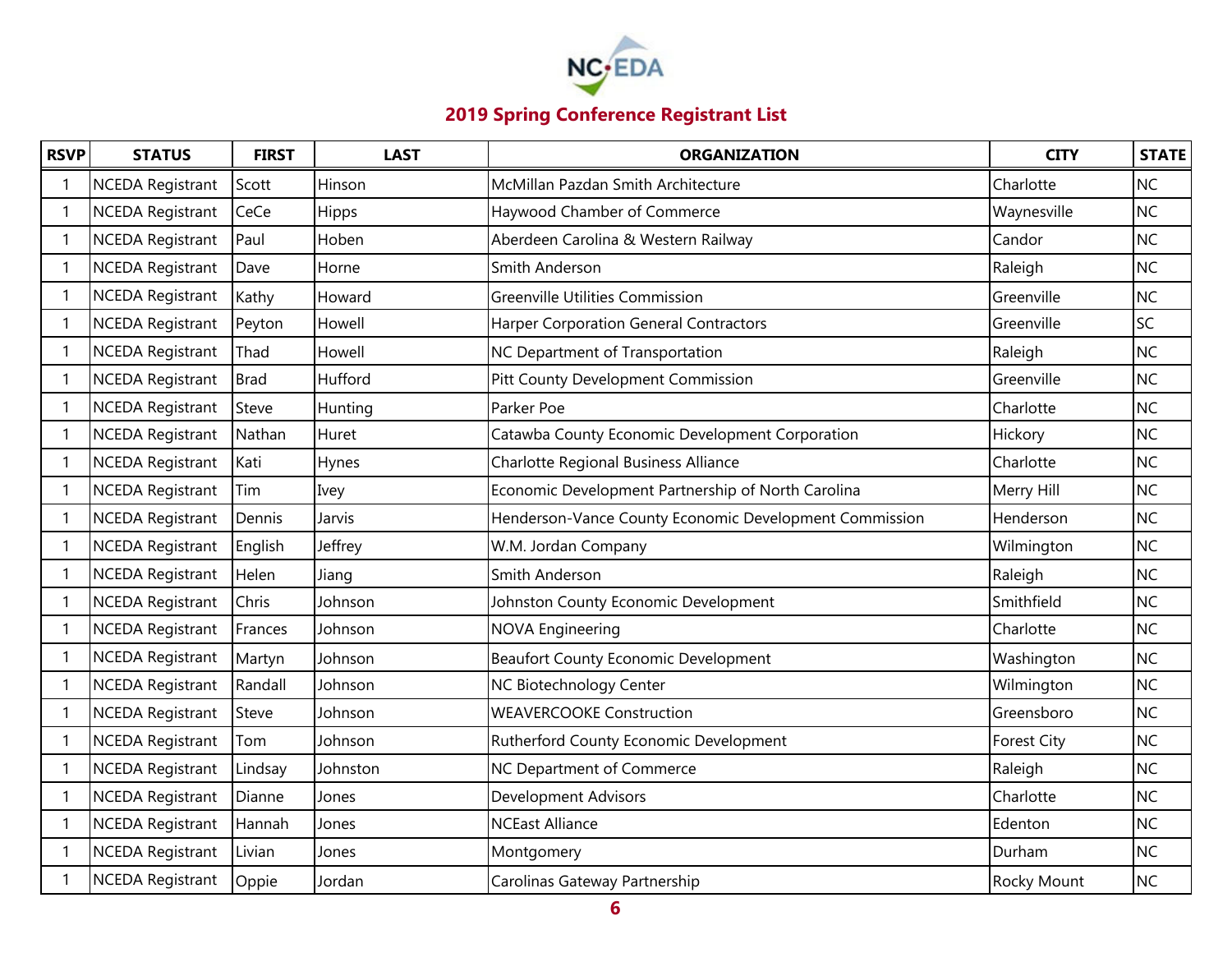

| <b>RSVP</b>              | <b>STATUS</b>           | <b>FIRST</b> | <b>LAST</b> | <b>ORGANIZATION</b>                                | <b>CITY</b>          | <b>STATE</b> |
|--------------------------|-------------------------|--------------|-------------|----------------------------------------------------|----------------------|--------------|
|                          | <b>NCEDA Registrant</b> | Bill         | Joslin      | McMillan Pazdan Smith Architecture                 | Spartanburg          | <b>SC</b>    |
| $\mathbf{1}$             | <b>NCEDA Registrant</b> | James        | Joyner      | Draper Aden Associates                             | Raleigh              | <b>NC</b>    |
| -1                       | <b>NCEDA Registrant</b> | Stephanie    | Kegley      | Messer Construction Co.                            | Charlotte            | <b>NC</b>    |
| $\mathbf 1$              | <b>NCEDA Registrant</b> | <b>Rick</b>  | Kiernan     | <b>Convergent Nonprofit Solutions</b>              | Raleigh              | <b>NC</b>    |
|                          | <b>NCEDA Registrant</b> | Lauren       | Kilgore     | Alfred Williams & Company                          | Mint Hill            | <b>NC</b>    |
|                          | <b>NCEDA Registrant</b> | Billy        | King        | Wilmington Business Development                    | Wilmington           | <b>NC</b>    |
| -1                       | <b>NCEDA Registrant</b> | Ben          | Kinney      | <b>Business North Carolina</b>                     | Charlotte            | <b>NC</b>    |
| 1                        | <b>NCEDA Registrant</b> | Adam         | Klein       | American Tobacco Campus                            | Durham               | <b>NC</b>    |
|                          | <b>NCEDA Registrant</b> | Sheila       | Knight      | Jacksonville Onslow Economic Development           | Jacksonville         | <b>NC</b>    |
| -1                       | <b>NCEDA Registrant</b> | Keely        | Koonce      | Lenoir County Economic Development                 | Kinston              | <b>NC</b>    |
|                          | <b>NCEDA Registrant</b> | Olivia       | Koone       | Economic Development Partnership of North Carolina | Cary                 | <b>NC</b>    |
| -1                       | <b>NCEDA Registrant</b> | Patrick      | Korn        | <b>Terracon Consultants</b>                        | Charlotte            | <b>NC</b>    |
|                          | <b>NCEDA Registrant</b> | Chris        | Kouri       | Nexsen Pruet                                       | Charlotte            | <b>NC</b>    |
| -1                       | <b>NCEDA Registrant</b> | Irena        | Krstanovic  | Holly Springs Economic Development                 | <b>Holly Springs</b> | <b>NC</b>    |
|                          | <b>NCEDA Registrant</b> | Gary         | Lanier      | Columbus County Economic Development Commission    | Whiteville           | <b>NC</b>    |
| $\overline{\phantom{a}}$ | <b>NCEDA Registrant</b> | John         | Lea         | Messer Construction Co.                            | Raleigh              | <b>NC</b>    |
|                          | NCEDA Registrant        | Anna         | Lea Moore   | North Carolina Railroad Company                    | Raleigh              | <b>NC</b>    |
| $\overline{\phantom{a}}$ | Spouse/Guest            | Martha       | Leak        |                                                    | Raleigh              | <b>NC</b>    |
|                          | <b>NCEDA Registrant</b> | <b>Bob</b>   | Leak Jr.    | Winston-Salem Business Inc.                        | Winston-Salem        | <b>NC</b>    |
| $\overline{\phantom{a}}$ | <b>NCEDA Registrant</b> | <b>Bob</b>   | Leak Sr.    |                                                    | Raleigh              | <b>NC</b>    |
|                          | <b>NCEDA Registrant</b> | Laura        | Lee         | Economic Development Partnership of North Carolina | Cary                 | <b>NC</b>    |
|                          | <b>NCEDA Registrant</b> | Andre        | Lennon      | <b>Alliance Consulting Engineers</b>               | Charlotte            | <b>NC</b>    |
| $\mathbf 1$              | <b>NCEDA Registrant</b> | Alan         | Lewis       | The Keith Corporation                              | Charlotte            | <b>NC</b>    |
| -1                       | <b>NCEDA Registrant</b> | Mary         | Lilley      | Greenfield                                         | Williamston          | <b>NC</b>    |
| -1                       | <b>NCEDA Registrant</b> | Randy        | Lipshay     | <b>ESP Associates</b>                              | Charlotte            | <b>NC</b>    |
|                          | <b>NCEDA Registrant</b> | Maureen      | Little      | NC Community College System                        | Raleigh              | <b>NC</b>    |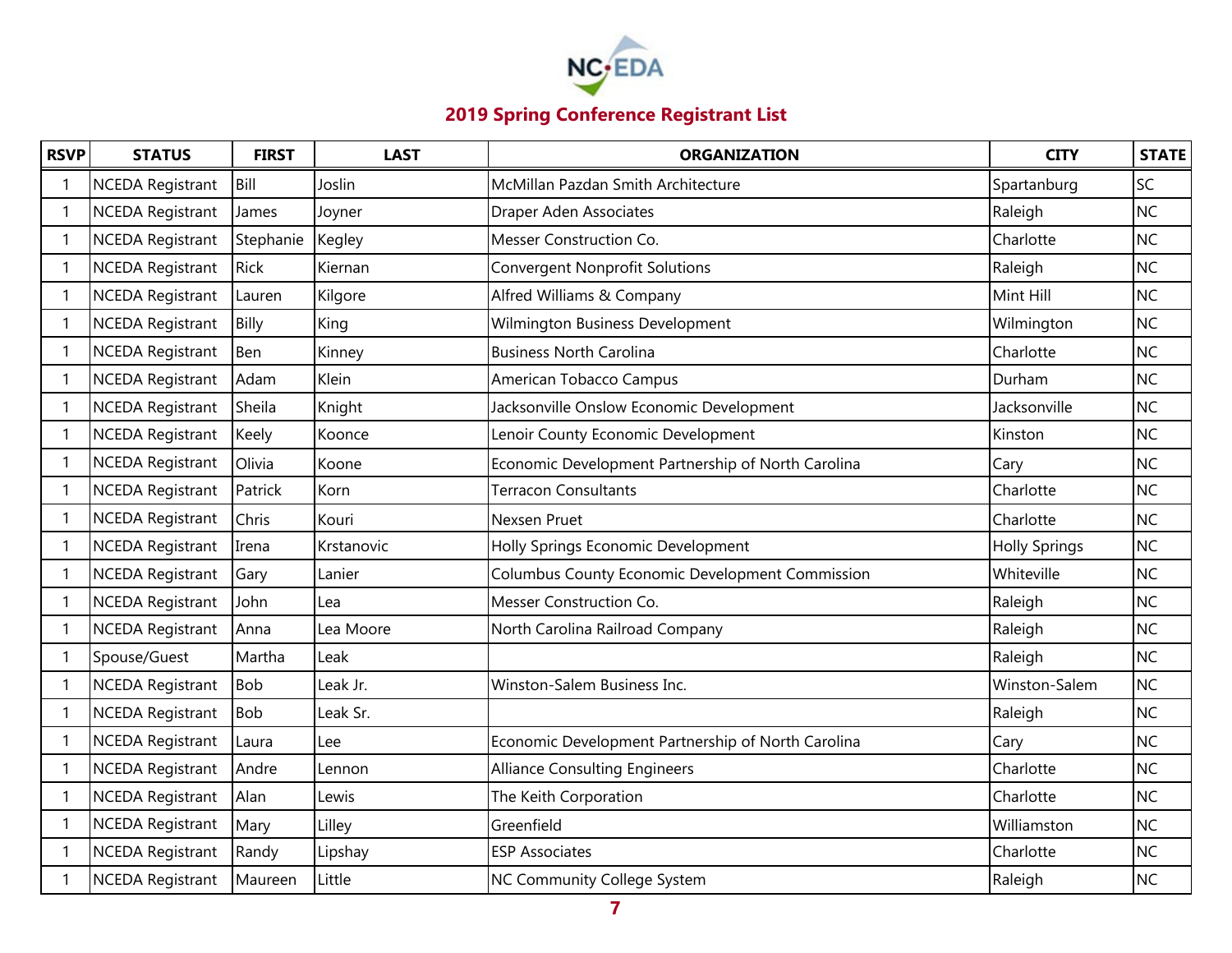

| <b>RSVP</b>              | <b>STATUS</b>           | <b>FIRST</b> | <b>LAST</b> | <b>ORGANIZATION</b>                                | <b>CITY</b>       | <b>STATE</b> |
|--------------------------|-------------------------|--------------|-------------|----------------------------------------------------|-------------------|--------------|
| -1                       | <b>NCEDA Registrant</b> | Larry        | Lombardi    | <b>Currituck County Economic Development</b>       | Currituck         | <b>NC</b>    |
| $\mathbf{1}$             | <b>NCEDA Registrant</b> | Seth         | London      | LeChase Construction                               | Durham            | <b>NC</b>    |
| -1                       | <b>NCEDA Registrant</b> | John         | Lowery      | NC Department of Commerce                          | Lumberton         | <b>NC</b>    |
| $\mathbf 1$              | <b>NCEDA Registrant</b> | John         | Loyack      | Economic Development Partnership of North Carolina | Cary              | <b>NC</b>    |
|                          | <b>NCEDA Registrant</b> | <b>Brian</b> | Maas        | <b>ECS Southeast</b>                               | Greensboro        | <b>NC</b>    |
| -1                       | <b>NCEDA Registrant</b> | Tory         | Mabe        | <b>Stokes County Economic Development</b>          | Danbury           | <b>NC</b>    |
| -1                       | <b>NCEDA Registrant</b> | Eddie        | MacEldowney | Davis Martin Powell                                | <b>High Point</b> | <b>NC</b>    |
| 1                        | <b>NCEDA Registrant</b> | Ron          | Mahle       | Monroe-Union County Economic Development           | Monroe            | <b>NC</b>    |
|                          | <b>NCEDA Registrant</b> | John         | Mancuso     | <b>SKA Consulting Engineers</b>                    | Greensboro        | <b>NC</b>    |
| -1                       | <b>NCEDA Registrant</b> | Anna         | Mangum      | <b>NC State University</b>                         | Raleigh           | <b>NC</b>    |
| -1                       | <b>NCEDA Registrant</b> | John         | Martin      | Fourth Elm Construction                            | Kernersville      | <b>NC</b>    |
| -1                       | <b>NCEDA Registrant</b> | Kyle         | Martin      | MVP Southgate                                      | Juno Beach        | FL.          |
|                          | <b>NCEDA Registrant</b> | Jim          | McArthur    | Duke Energy                                        | Greensboro        | <b>NC</b>    |
| -1                       | <b>NCEDA Registrant</b> | Bill         | McAuley     | <b>PSNC Energy</b>                                 |                   |              |
|                          | <b>NCEDA Registrant</b> | Darin        | McClure     | Mid-Atlantic Associates                            | Raleigh           | <b>NC</b>    |
| $\overline{\phantom{a}}$ | <b>NCEDA Registrant</b> | David        | McConnell   | <b>Charlotte Center City Partners</b>              | Charlotte         | <b>NC</b>    |
|                          | NCEDA Registrant        | Lee          | McElrath    | <b>Dominion Energy</b>                             | Asheville         | <b>NC</b>    |
| $\mathbf 1$              | Spouse/Guest            | Karen        | McElveen    |                                                    | Charlotte         | <b>NC</b>    |
|                          | <b>NCEDA Registrant</b> | Neal         | McElveen    | <b>Terracon Consultants</b>                        | Charlotte         | <b>NC</b>    |
| 1                        | <b>NCEDA Registrant</b> | Jason        | McLeod      | <b>ECS Southeast</b>                               | Wilmington        | <b>NC</b>    |
|                          | <b>NCEDA Registrant</b> | Kasey        | McWhorter   | S&ME                                               | Greensboro        | <b>NC</b>    |
|                          | <b>NCEDA Registrant</b> | Joe          | Melvin      | North Carolina's Southeast                         | Elizabethtown     | <b>NC</b>    |
| $\mathbf 1$              | Staff                   | Jane         | Meyer       | <b>NCEDA</b>                                       | Raleigh           | <b>NC</b>    |
| -1                       | <b>NCEDA Registrant</b> | Scott        | Millar      | Catawba County Economic Development Corporation    | Hickory           | <b>NC</b>    |
| -1                       | <b>NCEDA Registrant</b> | Eddie        | Miller      | <b>NC Electric Cooperatives</b>                    | Raleigh           | <b>NC</b>    |
|                          | <b>NCEDA Registrant</b> | Emily        | Miller      | McAdams & Associates                               | Garner            | <b>NC</b>    |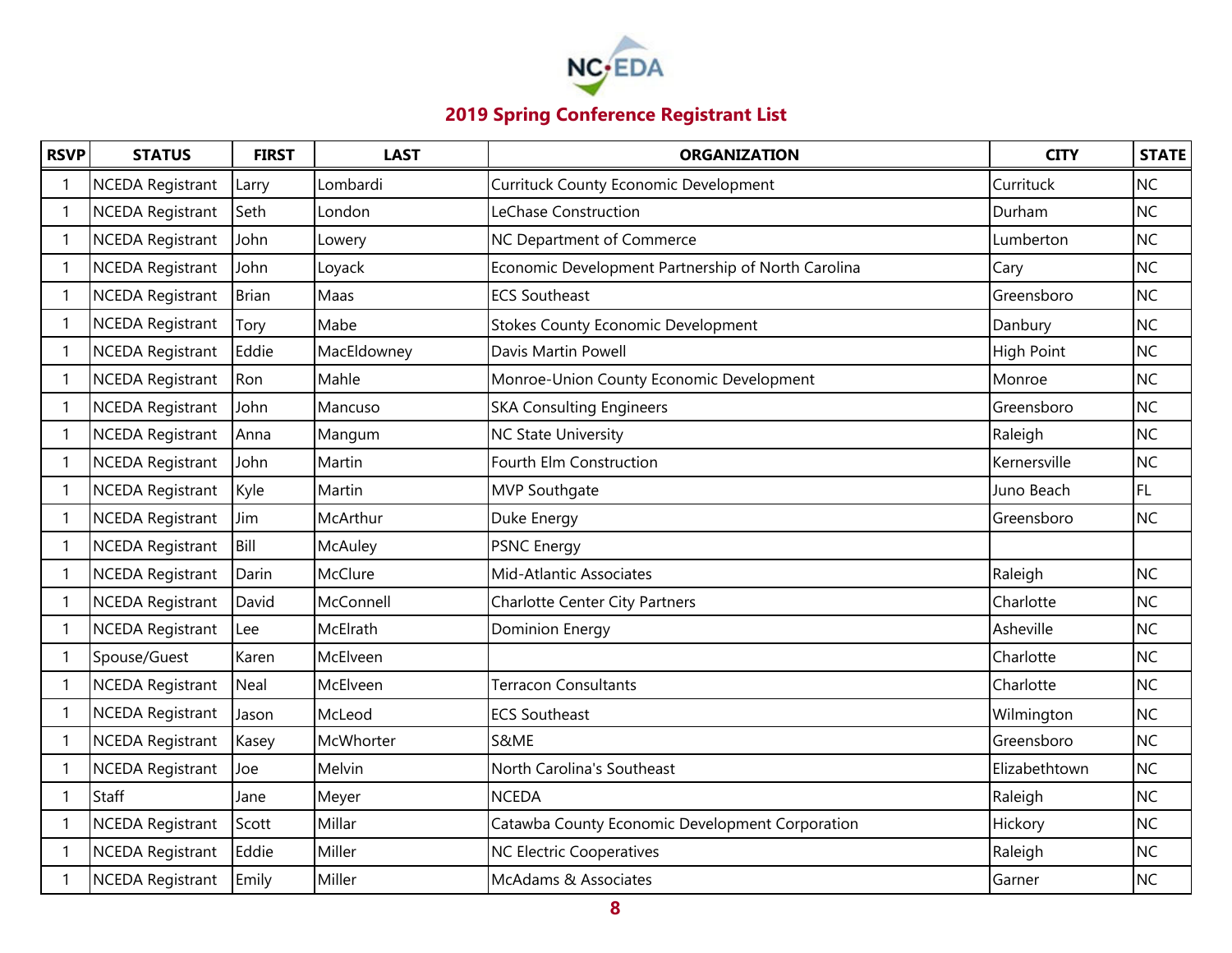

| <b>RSVP</b> | <b>STATUS</b>           | <b>FIRST</b> | <b>LAST</b>         | <b>ORGANIZATION</b>                                | <b>CITY</b>      | <b>STATE</b> |
|-------------|-------------------------|--------------|---------------------|----------------------------------------------------|------------------|--------------|
|             | <b>NCEDA Registrant</b> | Jon          | Miller              | A M King                                           | Charlotte        | <b>NC</b>    |
|             | Speaker                 | Stacey       | Miller              | Randolph Community College                         | Asheboro         | <b>NC</b>    |
|             | <b>NCEDA Registrant</b> | April        | Mills               | Ward and Smith                                     | Raleigh          | <b>NC</b>    |
|             | <b>NCEDA Registrant</b> | Phil         | Mintz               | North Carolina Manufacturing Extension Partnership | Raleigh          | <b>NC</b>    |
|             | <b>NCEDA Registrant</b> | Patricia     | Mitchell            | Appalachian State University                       | Boone            | <b>NC</b>    |
|             | <b>NCEDA Registrant</b> | Candice      | Moffitt             | <b>Stanly County Economic Development</b>          | Albemarle        | <b>NC</b>    |
|             | <b>NCEDA Registrant</b> | Kelly        | Monroe              | Skanska USA Building                               | Durham           | <b>NC</b>    |
|             | <b>NCEDA Registrant</b> | Crystal      | Morphis             | <b>Creative Economic Development Consulting</b>    | Elkin            | <b>NC</b>    |
|             | <b>NCEDA Registrant</b> | John         | Morrison            | New Atlantic Contracting                           | Winston-Salem    | <b>NC</b>    |
|             | <b>NCEDA Registrant</b> | Evan         | Mozingo             | Monroe-Union County Economic Development           | Monroe           | <b>NC</b>    |
|             | <b>NCEDA Registrant</b> | Michelle     | Muir                | NC Department of Commerce                          | Raleigh          | <b>NC</b>    |
|             | <b>NCEDA Registrant</b> | Deborah      | Murray              | Caldwell County Economic Development Commission    | Lenoir           | <b>NC</b>    |
|             | <b>NCEDA Registrant</b> | Lee Anne     | Nance               | Stewart                                            | Raleigh          | <b>NC</b>    |
|             | <b>NCEDA Registrant</b> | John         | <b>Nelms</b>        | Duke Energy                                        | Raleigh          | <b>NC</b>    |
|             | <b>NCEDA Registrant</b> | Frank        | Newman              | <b>Alliance Consulting Engineers</b>               | Charleston       | <b>SC</b>    |
|             | <b>NCEDA Registrant</b> | Jim          | <b>Nichols</b>      | O'Brien/Atkins Associates                          | Durham           | <b>NC</b>    |
|             | NCEDA Registrant        | Jamie        | <b>Nieves</b>       | <b>ECS Southeast</b>                               | Raleigh          | <b>NC</b>    |
|             | <b>NCEDA Registrant</b> | LeeAnn       | Nixon               | Wilkes Economic Development Corporation            | North Wilkesboro | <b>NC</b>    |
|             | <b>NCEDA Registrant</b> | Catherine    | <b>Noyes</b>        | Gresham Smith                                      | Charlotte        | <b>NC</b>    |
|             | <b>NCEDA Registrant</b> | Melanie      | O'Connell Underwood | Economic Development Partnership of North Carolina | Cary             | <b>NC</b>    |
|             | <b>NCEDA Registrant</b> | Jeff         | Oden                | Stewart                                            | Charlotte        | <b>NC</b>    |
|             | <b>NCEDA Registrant</b> | Jerry        | O'Keeffe            | <b>PSNC Energy</b>                                 | Durham           | <b>NC</b>    |
|             | <b>NCEDA Registrant</b> | Aaron        | <b>Ouellette</b>    | Port of Virginia                                   | Norfolk          | <b>VA</b>    |
|             | <b>NCEDA Registrant</b> | Mark         | Owens               | Winston-Salem Chamber of Commerce                  | Winston-Salem    | <b>NC</b>    |
|             | <b>NCEDA Registrant</b> | <b>Bob</b>   | Palmes              | <b>GL Wilson Building Company</b>                  | Statesville      | <b>NC</b>    |
|             | <b>NCEDA Registrant</b> | Katy         | Parker              | Economic Development Partnership of North Carolina | Cary             | <b>NC</b>    |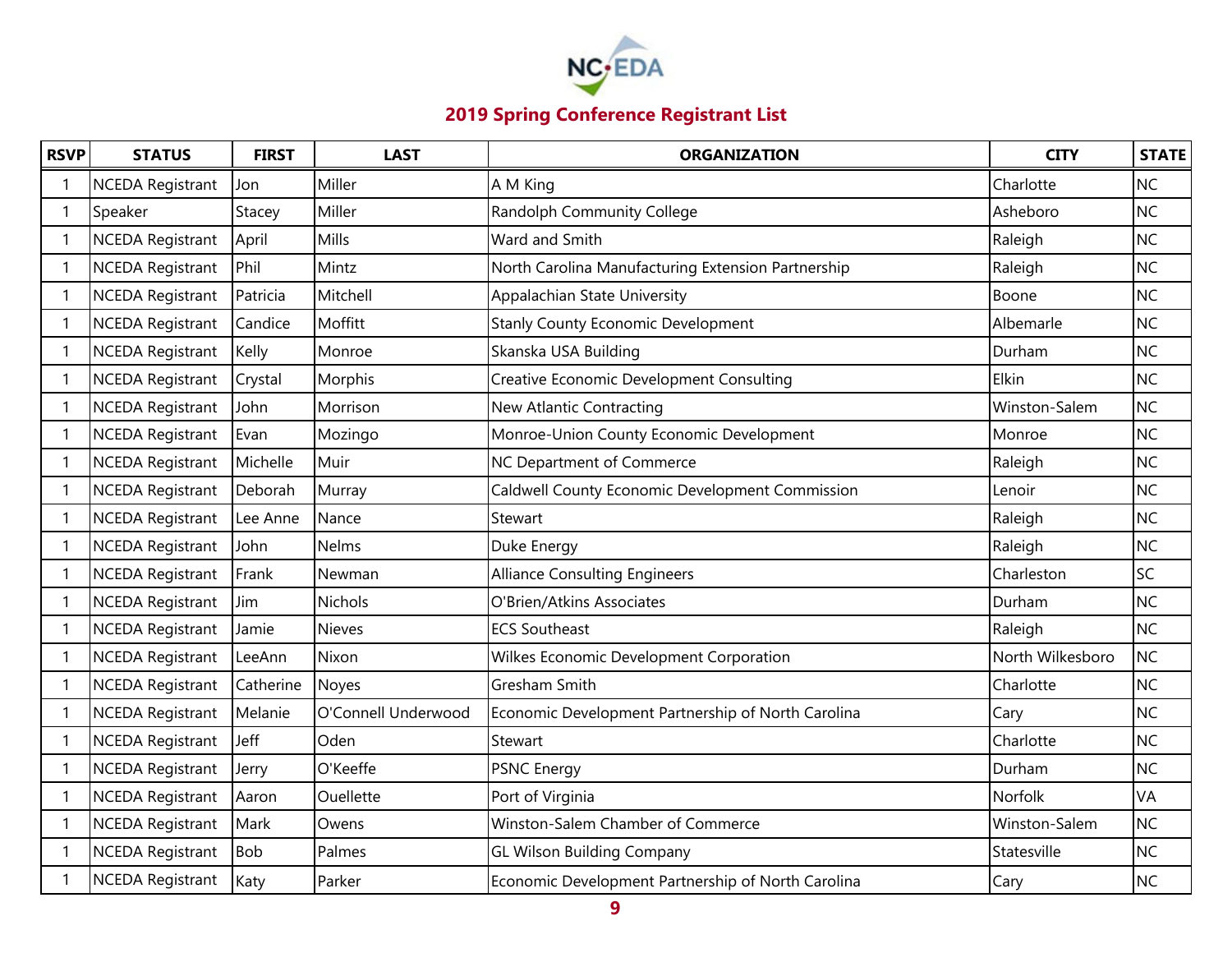

| <b>RSVP</b>              | <b>STATUS</b>           | <b>FIRST</b> | <b>LAST</b> | <b>ORGANIZATION</b>                                          | <b>CITY</b> | <b>STATE</b> |
|--------------------------|-------------------------|--------------|-------------|--------------------------------------------------------------|-------------|--------------|
| -1                       | <b>NCEDA Registrant</b> | JJ           | Patterson   | Lomax Construction                                           | Greensboro  | <b>NC</b>    |
| $\mathbf{1}$             | <b>NCEDA Registrant</b> | Greg         | Payne       | Economic Leadership                                          | Raleigh     | <b>NC</b>    |
| $\mathbf 1$              | <b>NCEDA Registrant</b> | Josh         | Payne       | Southern Industrial Constructors                             | Raleigh     | <b>NC</b>    |
| $\mathbf 1$              | <b>NCEDA Registrant</b> | Steven       | Pearce      | Charlotte Regional Business Alliance                         | Charlotte   | <b>NC</b>    |
|                          | <b>NCEDA Registrant</b> | Ernie        | Pearson     | Nexsen Pruet                                                 | Raleigh     | <b>NC</b>    |
| -1                       | <b>NCEDA Registrant</b> | Rick         | Peele       | <b>LS3P Associates</b>                                       | Raleigh     | <b>NC</b>    |
| -1                       | <b>NCEDA Registrant</b> | Donna        | Phillips    | Duke Energy                                                  | Winterville | <b>NC</b>    |
| $\mathbf 1$              | <b>NCEDA Registrant</b> | Chris        | Platé       | Monroe-Union County Economic Development                     | Monroe      | <b>NC</b>    |
| $\overline{\phantom{a}}$ | <b>NCEDA Registrant</b> | Mark         | Poole       | NC Department of Commerce                                    | Raleigh     | <b>NC</b>    |
| -1                       | <b>NCEDA Registrant</b> | Chip         | Pope        | Shelco                                                       | Charlotte   | <b>NC</b>    |
| -1                       | <b>NCEDA Registrant</b> | Mark         | Pope        | Wayne County Development Alliance                            | Goldsboro   | <b>NC</b>    |
| -1                       | <b>NCEDA Registrant</b> | Vivian       | Powell      | Research Triangle Regional Partnership                       | Raleigh     | <b>NC</b>    |
|                          | <b>NCEDA Registrant</b> | Coley        | Price       | <b>Harnett County</b>                                        | Lillington  | <b>NC</b>    |
| -1                       | <b>NCEDA Registrant</b> | John         | Price       | <b>McCrory Construction</b>                                  | Greenville  | SC           |
| -1                       | <b>NCEDA Registrant</b> | Marvin       | Price       | Charlotte Regional Business Alliance                         | Charlotte   | <b>NC</b>    |
| -1                       | <b>NCEDA Registrant</b> | Rich         | Price       | Jackson County Economic Development                          | Sylva       | <b>NC</b>    |
| -1                       | <b>NCEDA Registrant</b> | Julie        | Pruett      | Catawba County Economic Development Corporation              | Hickory     | <b>NC</b>    |
|                          | <b>NCEDA Registrant</b> | Cliff        | Pyron       | Wilmington Business Development                              | Wilmington  | <b>NC</b>    |
| $\overline{\phantom{a}}$ | <b>NCEDA Registrant</b> | Alberto      | Quiroga     | NC Department of Transportation                              | Raleigh     | <b>NC</b>    |
| $\mathbf{1}$             | <b>NCEDA Registrant</b> | Alberto      | Quiroga     | NC Department of Transportation                              | Raleigh     | <b>NC</b>    |
| -1                       | <b>NCEDA Registrant</b> | Ryan         | Regan       | Economic Development Coalition for Asheville-Buncombe County | Asheville   | <b>NC</b>    |
| -1                       | NCEDA Registrant        | Bonnie       | Renfro      |                                                              | Asheboro    | <b>NC</b>    |
| -1                       | Spouse/Guest            | David        | Renfro      |                                                              | Asheboro    | <b>NC</b>    |
| -1                       | <b>NCEDA Registrant</b> | Kellen       | Riley       | <b>CSX Transportation</b>                                    | Columbia    | <b>SC</b>    |
|                          | <b>NCEDA Registrant</b> | David        | Rimmer      | Envirotrol                                                   | Charlotte   | <b>NC</b>    |
|                          | <b>NCEDA Registrant</b> | Bill         | Roberts     | Duke Energy                                                  | Hickory     | <b>NC</b>    |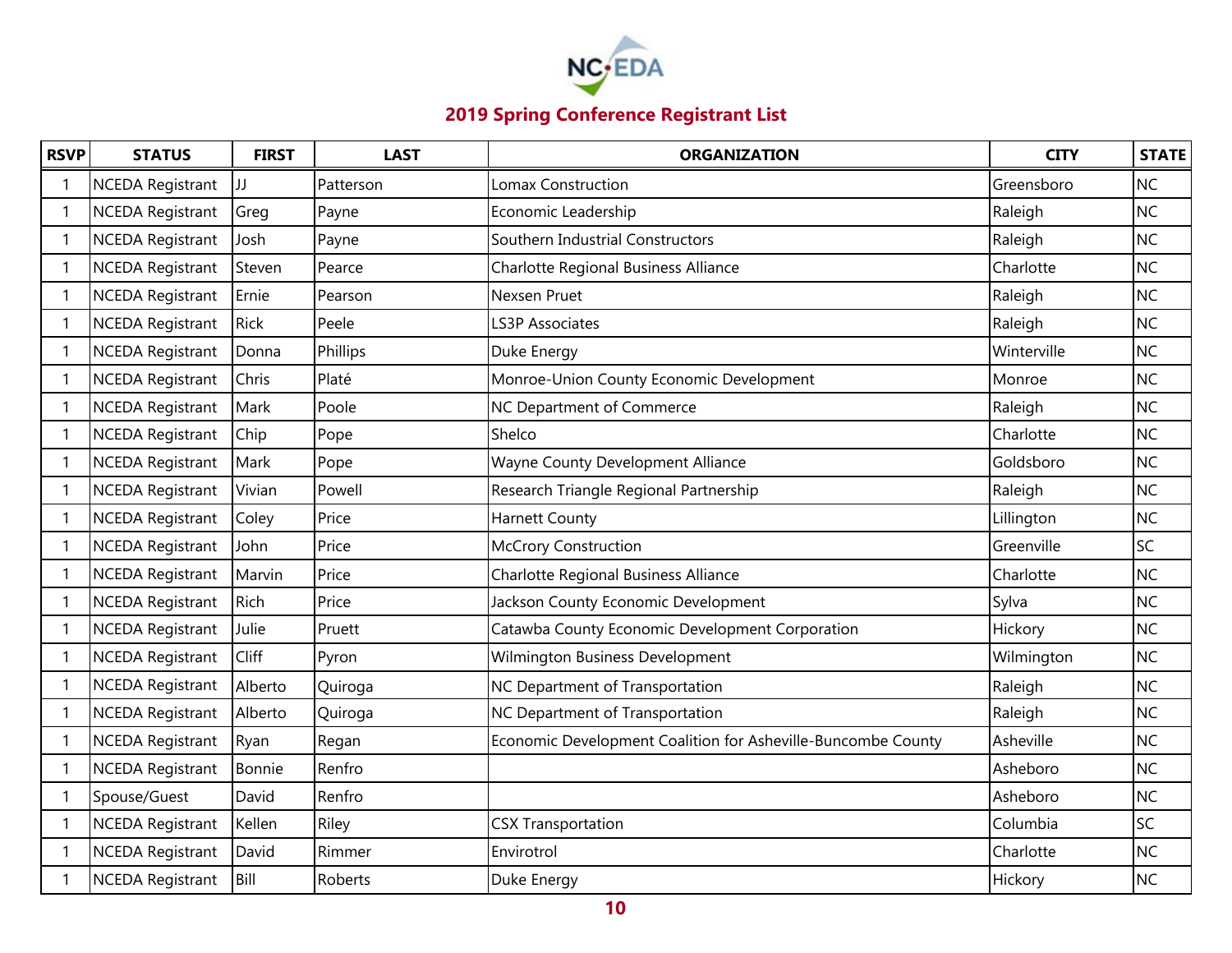

| <b>RSVP</b>              | <b>STATUS</b>           | <b>FIRST</b> | <b>LAST</b> | <b>ORGANIZATION</b>                                | <b>CITY</b>   | <b>STATE</b> |
|--------------------------|-------------------------|--------------|-------------|----------------------------------------------------|---------------|--------------|
|                          | <b>NCEDA Registrant</b> | Russ         | Rogerson    | Iredell Economic Development Corporation           | Statesville   | <b>NC</b>    |
| $\mathbf{1}$             | Spouse/Guest            | Rob          | Roland      |                                                    | Waynesville   | <b>NC</b>    |
| -1                       | <b>NCEDA Registrant</b> | Julie        | Roper       | <b>PSNC Energy</b>                                 | Raleigh       | <b>NC</b>    |
| $\mathbf 1$              | <b>NCEDA Registrant</b> | Austin       | Rouse       | Economic Development Partnership of North Carolina | Cary          | <b>NC</b>    |
|                          | <b>NCEDA Registrant</b> | Laura        | Rowley      | NC Biotechnology Center                            | <b>RTP</b>    | <b>NC</b>    |
| -1                       | <b>NCEDA Registrant</b> | Shannon      | Sapp        | Wayne Brothers                                     | Davidson      | <b>NC</b>    |
| -1                       | <b>NCEDA Registrant</b> | Kerry        | Saunders    | <b>NAI Carolantic Realty</b>                       | Raleigh       | <b>NC</b>    |
| 1                        | <b>NCEDA Registrant</b> | Gretchen     | Saussy      | Mid-Atlantic Associates                            | Raleigh       | <b>NC</b>    |
|                          | <b>NCEDA Registrant</b> | Jim          | Schepp      | CoxSchepp Group                                    | Charlotte     | <b>NC</b>    |
| -1                       | <b>NCEDA Registrant</b> | Megan        | Sellers     | North Carolina's Southeast                         | Elizabethtown | <b>NC</b>    |
|                          | <b>NCEDA Registrant</b> | Jason        | Semple      | Martin County Economic Development Corporation     | Williamston   | <b>NC</b>    |
| -1                       | <b>NCEDA Registrant</b> | Scott        | Shelton     | Rowan EDC                                          | Salisbury     | <b>NC</b>    |
|                          | <b>NCEDA Registrant</b> | George       | Sherrill    | NC Department of Commerce                          | Raleigh       | <b>NC</b>    |
| -1                       | <b>NCEDA Registrant</b> | Phillip      | Shumaker    | Economic Development Partnership of North Carolina | Pinehurst     | <b>NC</b>    |
| $\mathbf 1$              | <b>NCEDA Registrant</b> | John         | Sidebotham  | The Nautical Group                                 | Raleigh       | <b>NC</b>    |
| 1                        | <b>NCEDA Registrant</b> | Bill         | Sinclair    | D.H. Griffin Construction                          | Greensboro    | <b>NC</b>    |
|                          | <b>NCEDA Registrant</b> | Jen          | Sisak       | <b>Gilbane Building Company</b>                    | Raleigh       | <b>NC</b>    |
|                          | <b>NCEDA Registrant</b> | Courtney     | Skunda      | <b>BE&amp;K Building Group</b>                     | Durham        | <b>NC</b>    |
|                          | <b>NCEDA Registrant</b> | John         | Skvarla     | Nexsen Pruet                                       | Raleigh       | <b>NC</b>    |
| $\mathbf{1}$             | <b>NCEDA Registrant</b> | Bill         | Slagle      | Economic Development Partnership of North Carolina | Spruce Pine   | <b>NC</b>    |
|                          | <b>NCEDA Registrant</b> | Carolyn      | Sloop       | Wells Fargo Bank                                   | Raleigh       | <b>NC</b>    |
| -1                       | <b>NCEDA Registrant</b> | Abby         | Smith       | Walbridge                                          | Charlotte     | <b>NC</b>    |
| $\overline{\phantom{a}}$ | <b>NCEDA Registrant</b> | Mark         | Smith       | McKim & Creed                                      | Raleigh       | <b>NC</b>    |
| $\mathbf{1}$             | <b>NCEDA Registrant</b> | Matt         | Smith       | Wake Tech Foundation                               | Raleigh       | <b>NC</b>    |
|                          | NCEDA Registrant        | Mike         | Smith       | Sanford Area Growth Alliance                       | Sanford       | <b>NC</b>    |
|                          | <b>NCEDA Registrant</b> | Richard      | Smith       | <b>McGill Associates</b>                           | Hickory       | <b>NC</b>    |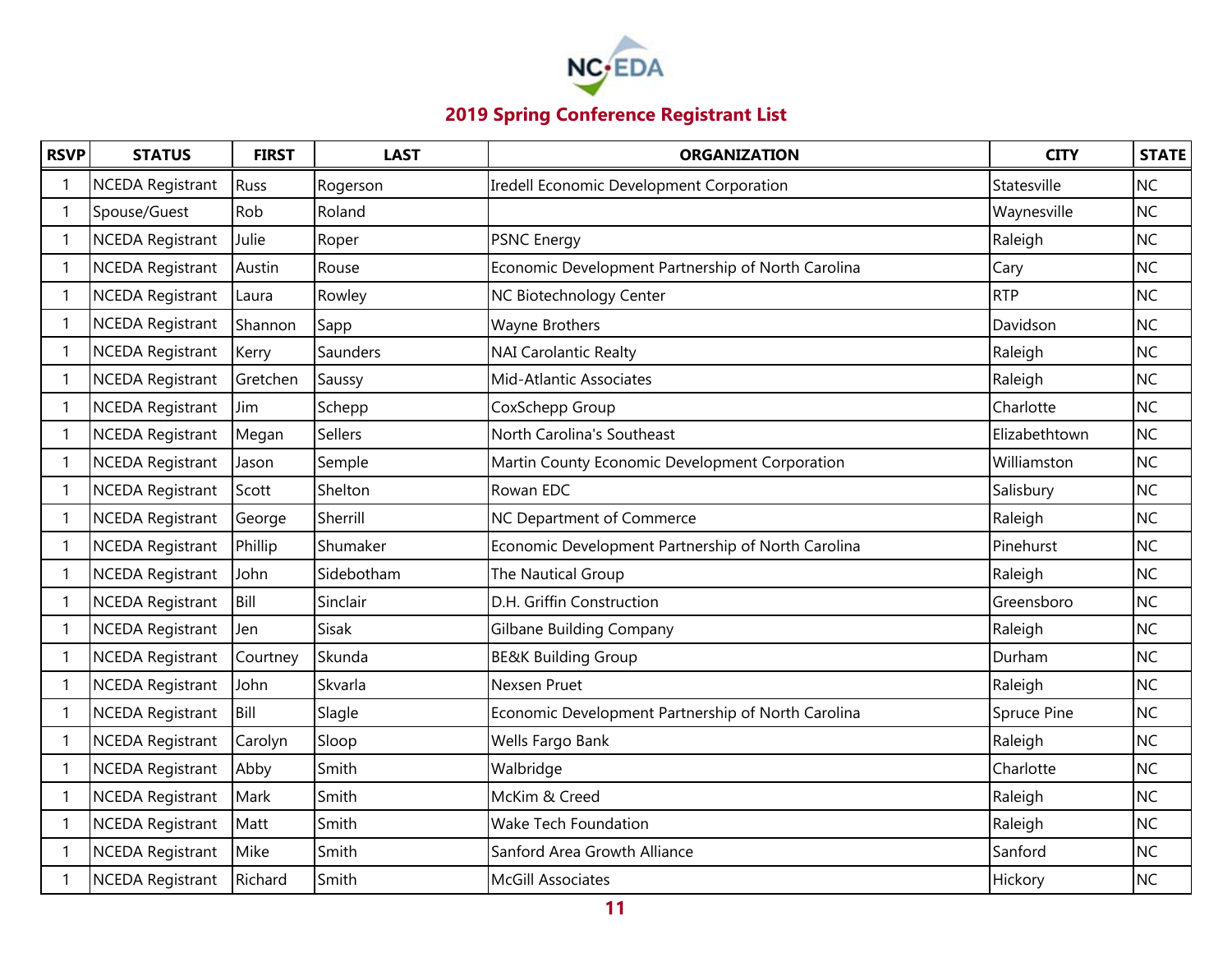

| <b>RSVP</b>  | <b>STATUS</b>           | <b>FIRST</b> | <b>LAST</b>    | <b>ORGANIZATION</b>                                | <b>CITY</b>        | <b>STATE</b> |
|--------------|-------------------------|--------------|----------------|----------------------------------------------------|--------------------|--------------|
|              | <b>NCEDA Registrant</b> | Sara         | Snavely        | <b>Timmons Group</b>                               | Charlotte          | <b>NC</b>    |
| $\mathbf{1}$ | <b>NCEDA Registrant</b> | Mike         | Solomon        | <b>Timmons Group</b>                               | Greensboro         | <b>NC</b>    |
| 1            | Speaker                 | Mark         | Sorrells       | Fayetteville Technical Community College           | Fayetteville       | <b>NC</b>    |
| 1            | <b>NCEDA Registrant</b> | Robin        | Spinks         | Greenfield                                         | Wrightsville Beach | <b>NC</b>    |
|              | <b>NCEDA Registrant</b> | Rocky        | Springer       | Southern Industrial Constructors                   | Raleigh            | <b>NC</b>    |
| 1            | <b>NCEDA Registrant</b> | Kenny        | Stagg          | NC Department of Commerce                          | Raleigh            | <b>NC</b>    |
| -1           | <b>NCEDA Registrant</b> | Joe          | Stallings      | Town of Garner                                     | Garner             | <b>NC</b>    |
| $\mathbf{1}$ | Speaker                 | Elizabeth    | Standafer      | NC Community College System                        | Graham             | <b>NC</b>    |
|              | <b>NCEDA Registrant</b> | Joe          | Starr          | <b>Terracon Consultants</b>                        | Raleigh            | <b>NC</b>    |
| -1           | <b>NCEDA Registrant</b> | <b>DJ</b>    | Stephan        | Allen Tate Relocation & Corporate Services         | Charlotte          | <b>NC</b>    |
| $\mathbf 1$  | <b>NCEDA Registrant</b> | Evan         | Stone          |                                                    | Cary               | <b>NC</b>    |
| -1           | <b>NCEDA Registrant</b> | Jennifer     | Stuart         | <b>Holder Construction Company</b>                 | Charlotte          | <b>NC</b>    |
|              | Speaker                 | Caroline     | Sullivan       | NC Business Committee for Education                | Raleigh            | <b>NC</b>    |
| -1           | <b>NCEDA Registrant</b> | Amy          | Sullivan Hicks | <b>ECS Southeast</b>                               | Charlotte          | <b>NC</b>    |
| $\mathbf 1$  | <b>NCEDA Registrant</b> | Robert       | Sunukjian      | <b>PEG Contracting</b>                             | Durham             | <b>NC</b>    |
| $\mathbf 1$  | <b>NCEDA Registrant</b> | Mark         | Sutherland     | Jacksonville Onslow Economic Development           | Jacksonville       | <b>NC</b>    |
|              | <b>NCEDA Registrant</b> | Harry        | Swendsen       | Economic Development Partnership of North Carolina | Cary               | <b>NC</b>    |
| $\mathbf 1$  | Speaker                 | Crystal      | Taylor         | Regional Partnership Workforce Development Board   | Asheboro           | <b>NC</b>    |
|              | <b>NCEDA Registrant</b> | Debbie       | Taylor         | Harnett County Economic Development                | Lillington         | <b>NC</b>    |
| 1            | <b>NCEDA Registrant</b> | Ben          | Teague         | <b>Biltmore Farms</b>                              | Asheville          | <b>NC</b>    |
|              | <b>NCEDA Registrant</b> | Allen        | Thomas         | North Carolina Global TransPark                    | Kinston            | <b>NC</b>    |
| $\mathbf 1$  | <b>NCEDA Registrant</b> | Allie        | Thomas         | Wilkinson ERA Real Estate                          | Charlotte          | <b>NC</b>    |
|              | <b>NCEDA Registrant</b> | Joan         | Thomas         | Wilkinson ERA Real Estate                          | Charlotte          | <b>NC</b>    |
| $\mathbf{1}$ | <b>NCEDA Registrant</b> | Katherine    | Thomas         | Alfred Williams & Company                          | Raleigh            | <b>NC</b>    |
|              | <b>NCEDA Registrant</b> | Donna        | Tipton-Rogers  | Tri-County Community College                       | Murphy             | <b>NC</b>    |
|              | <b>NCEDA Registrant</b> | Catherine    | Truitt         | <b>Western Governors University</b>                | Durham             | <b>NC</b>    |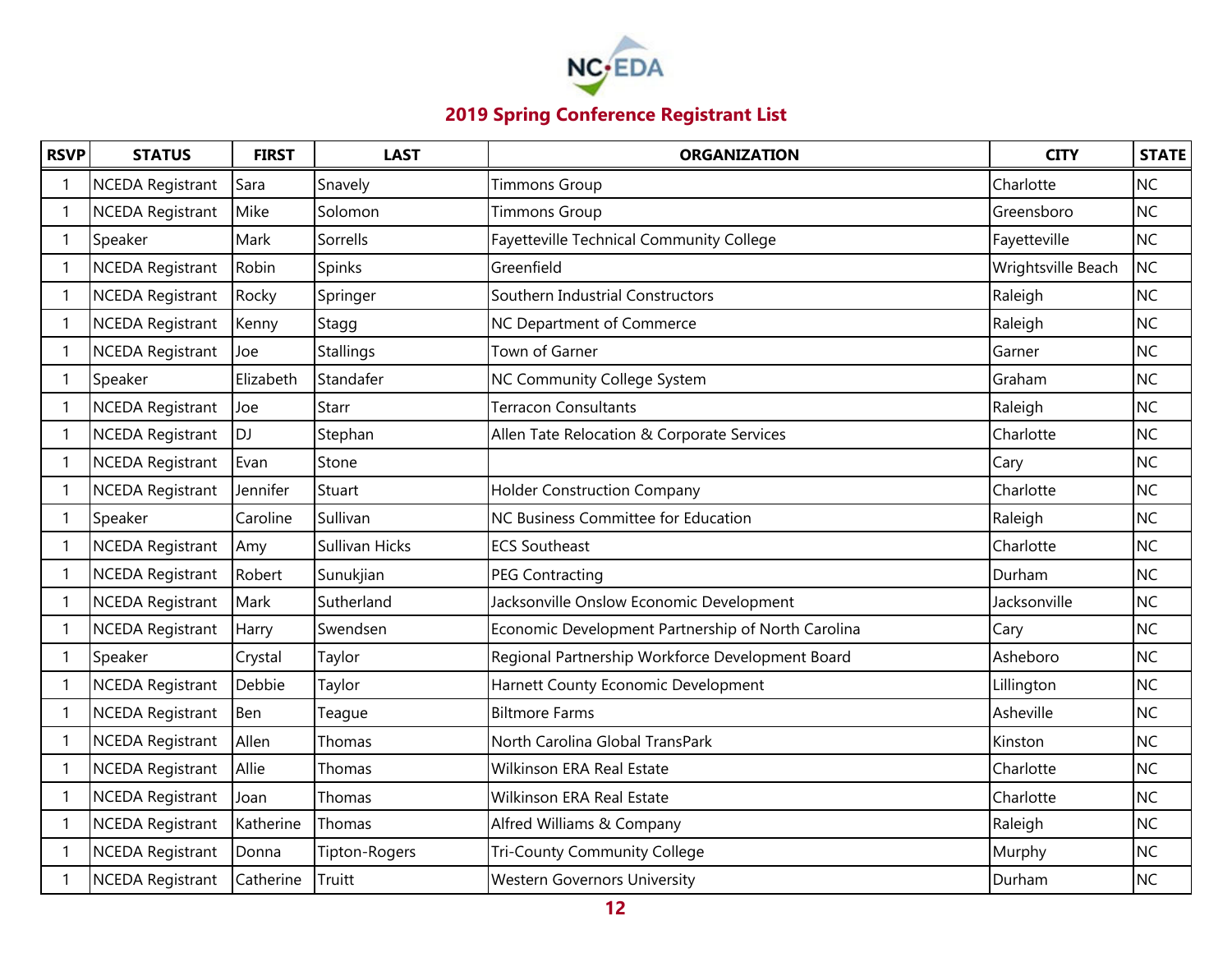

| <b>RSVP</b> | <b>STATUS</b>           | <b>FIRST</b> | <b>LAST</b>  | <b>ORGANIZATION</b>                                       | <b>CITY</b>   | <b>STATE</b> |
|-------------|-------------------------|--------------|--------------|-----------------------------------------------------------|---------------|--------------|
|             | <b>NCEDA Registrant</b> | Neal         | Tucker       | <b>Stimmel Associates</b>                                 | Winston-Salem | <b>NC</b>    |
|             | <b>NCEDA Registrant</b> | Drew         | Turner       | Concrete Supply Co.                                       | Locust        | <b>NC</b>    |
|             | <b>NCEDA Registrant</b> | Matt         | Turner       | The Christman Company                                     | Raleigh       | <b>NC</b>    |
|             | <b>NCEDA Registrant</b> | Tommy        | Turner       | NKF / Hart Industrial Group                               | Charlotte     | <b>NC</b>    |
|             | <b>NCEDA Registrant</b> | Robert       | Van Geons    | Fayetteville Cumberland County Economic Development Corp. | Fayetteville  | <b>NC</b>    |
|             | <b>NCEDA Registrant</b> | Jason        | Vaughn       | Agracel Inc.                                              | Greenville    | SC           |
|             | <b>NCEDA Registrant</b> | Bobby        | Walston      | NC Department of Transportation                           | Raleigh       | <b>NC</b>    |
|             | <b>NCEDA Registrant</b> | Jim          | Walton       | <b>Brand Acceleration</b>                                 | Indianapolis  | IN           |
|             | <b>NCEDA Registrant</b> | Josh         | Ward         | National Association of Manufacturers                     | Washington    | <b>DC</b>    |
|             | <b>NCEDA Registrant</b> | Don          | Warren       | <b>McCrory Construction</b>                               | Greenville    | SC           |
|             | <b>NCEDA Registrant</b> | Dan          | Warrick      | SynTerra Corporation                                      | Charlotte     | <b>NC</b>    |
|             | <b>NCEDA Registrant</b> | Cary         | Watts        | <b>Bohler Engineering</b>                                 | Charlotte     | <b>NC</b>    |
|             | <b>NCEDA Registrant</b> | Linda        | Weiner       |                                                           | Raleigh       | <b>NC</b>    |
|             | <b>NCEDA Registrant</b> | Wrenn        | Wells        | Landmark Builders                                         | Winston-Salem | <b>NC</b>    |
|             | <b>NCEDA Registrant</b> | Greg         | Welsh        | <b>OAK Engineering</b>                                    | Charlotte     | <b>NC</b>    |
|             | Spouse/Guest            | Megan        | Welsh        |                                                           | Charlotte     | <b>NC</b>    |
|             | <b>NCEDA Registrant</b> | Ryan         | Wetherington | <b>Armstrong Relocation</b>                               | Charlotte     | <b>NC</b>    |
|             | <b>NCEDA Registrant</b> | <b>Tracy</b> | White        | McDonald Development Co. - Carolinas                      | Charlotte     | <b>NC</b>    |
|             | Spouse/Guest            | Gayle        | Wiley        |                                                           | Greensboro    | <b>NC</b>    |
|             | <b>NCEDA Registrant</b> | Richard      | Wiley        |                                                           | Greensboro    | <b>NC</b>    |
|             | <b>NCEDA Registrant</b> | Mac          | Williams     | Alamance County Area Chamber of Commerce                  | Burlington    | <b>NC</b>    |
|             | <b>NCEDA Registrant</b> | EJ           | Wilson       | <b>Draper Aden Associates</b>                             | Raleigh       | <b>NC</b>    |
|             | <b>NCEDA Registrant</b> | Keith        | Wingler      | EnergyUnited                                              | Lexington     | <b>NC</b>    |
|             | <b>NCEDA Registrant</b> | Alan         | Wood         | Burke Development Inc.                                    | Morganton     | <b>NC</b>    |
|             | <b>NCEDA Registrant</b> | <b>Brian</b> | Woods        | <b>Gray Construction</b>                                  | Charlotte     | <b>NC</b>    |
|             | <b>NCEDA Registrant</b> | Rosemary     | Wyche        | <b>ERM</b>                                                | Raleigh       | <b>NC</b>    |